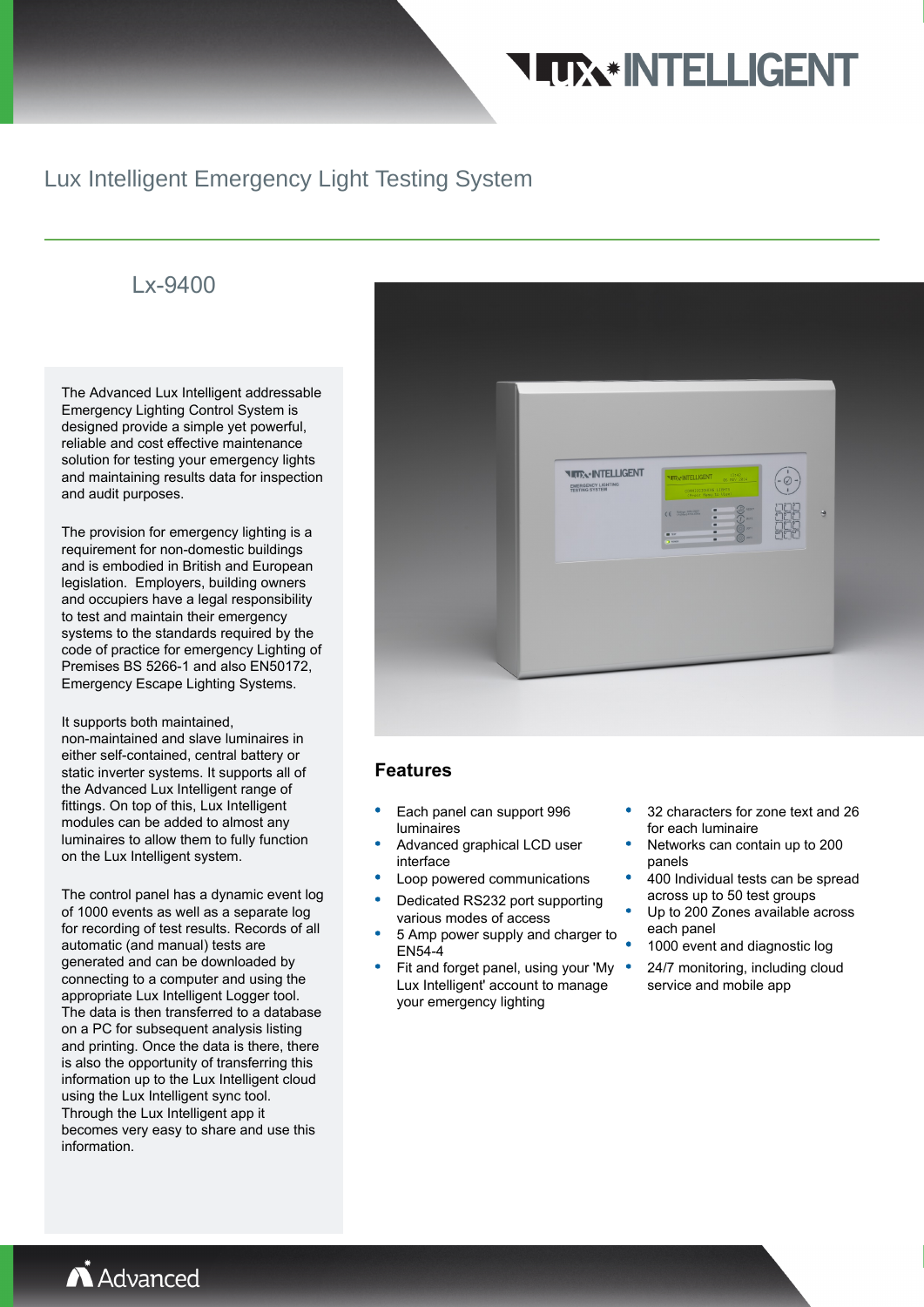## **TITTA\*INTELLIGENT**

### **Key Features**

| 24/7 Monitoring           | 400 Individual programmable<br>tests | Up to 50 test groups                          | Networkable panels          |
|---------------------------|--------------------------------------|-----------------------------------------------|-----------------------------|
| Mobile/webb App available | <b>Fully Programmable</b>            | Up to 996 luminaires per panel 1000 Event log |                             |
| 200 Zones per panel       | Real time clock                      | Fully automatic testing                       | Loop powered communications |

|                                      | Lx-9400                                                  | Lx-9800                                                     |
|--------------------------------------|----------------------------------------------------------|-------------------------------------------------------------|
| Display                              | Backlit 260 by 64 Graphical LCD                          | Backlit 260 by 64 Graphical LCD                             |
| Controls                             | Alpha-numeric keypad, navigation keys, Mute and<br>Reset | Alpha-numeric keypad, navigation keys, Mute and<br>Reset    |
| Enclosure/Colour                     | Steel IP30/RAL 7035                                      | Steel IP30/RAL 7035                                         |
| Dimensions (H*W*D) mm                | 385 * 450 * 125                                          | 950 * 450 * 188                                             |
| Weight                               | $8.6$ Kg                                                 |                                                             |
| Temperature                          | $0^{\circ}$ C to 45 $^{\circ}$ C                         | $0^{\circ}$ C to 45 $^{\circ}$ C                            |
| Humidity                             | 95% Max                                                  | 95% Max                                                     |
| Cable Entries (20mm Knockouts)       | 18 Top, 9 Top Rear, 2 Bottom                             | 18 Top, 9 Top Rear, 2 Bottom                                |
| <b>Mains Supply</b>                  | 220-240V, +10%, -15%, 47-63 Hz AC, 1A (Max)              | 220-240V, +10%, -15%, 47-63 Hz AC, 1A (Max)                 |
| <b>Battery Capacity</b>              | 24V 4Ah (Min), 24V 12Ah (Max) Internal                   |                                                             |
| <b>Charging Current</b>              | 2.4A, Temperature Compensated                            | 2.4A, Temperature Compensated (*2)                          |
| Power Supply                         | Seperate 24Vdc, 5A Universal Input, Switched Mode        | Seperate 24Vdc, 5A Universal Input, Switched Mode<br>$(*2)$ |
| Number of Loops                      | 1 to 4                                                   | $2$ to $8$                                                  |
| Devices per Loop (Total)             | 249                                                      | 249                                                         |
| Protocols                            | PuLsE                                                    | PuLsE                                                       |
| Auxiliary Supply Output <sup>1</sup> | 24Vdc, 500mA                                             | 24Vdc, 500mA (*2)                                           |
| Loop Current                         | 500 <sub>m</sub> A                                       | 500 <sub>m</sub> A                                          |
| Event Log                            | 1000 Event & Diagnostic                                  | 1000 Event & Diagnostic                                     |
| Number of Zones                      | 200 Maximum, across 4 loops (1000 when netorked)         | 200 Max. across 4 loops (1000 when networked)               |
| Number of Test Groups                | 50                                                       | 50 per panel, 100 across enclosure                          |
| Number of Scheduled Tests            | 400                                                      | 400 per panel, 800 across enclosure                         |
| On-Board Relays                      | 2 * 1A 30V AC/DC (Fault)                                 | 4 * 1A 30V AC/DC (Fault)                                    |
| <b>Serial Port</b>                   | 1 * RS232 on board for PC/Modem/Printer                  | 2 * RS232 on board for PC/Modem/Printer                     |
| Integral Modem (Optional)            | For connection to logging PC                             | For connection to logging PC                                |
|                                      |                                                          |                                                             |

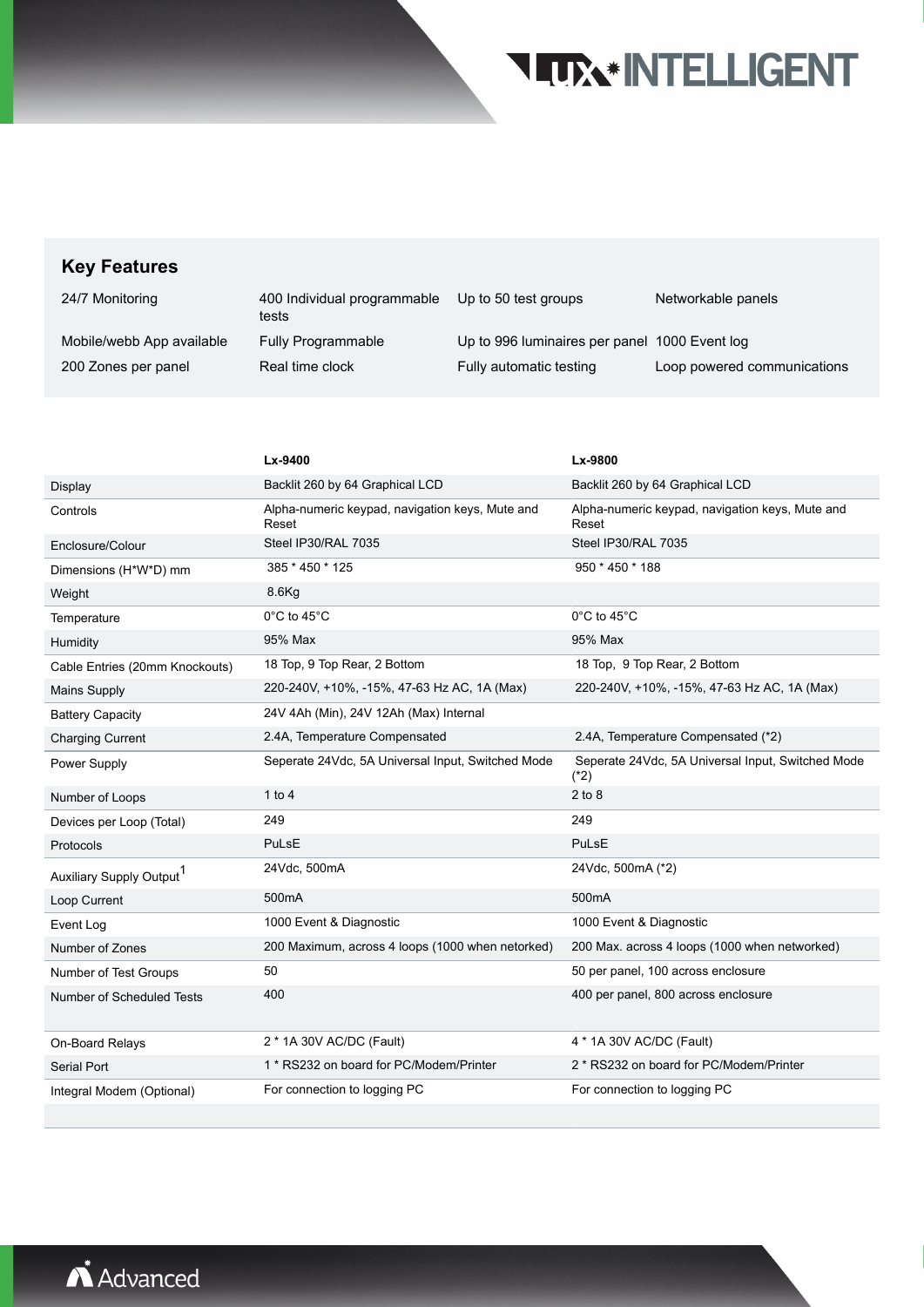## **TITTA\*INTELLIGENT**

#### **Order Codes and Options**

| $Lx-9401$ :   | Lux Intelligent Lx-9400 panel with<br>single loop driver fitted | Lx-9806:                 | Lux Intelligent Lx-9800 panel with six<br>loop drivers fitted                 |
|---------------|-----------------------------------------------------------------|--------------------------|-------------------------------------------------------------------------------|
| Lx-9402:      | Lux Intelligent Lx-9400 panel with two<br>loop drivers fitted   | Lx-9807:                 | Lux Intelligent Lx-9800 panel with<br>seven loop drivers fitted               |
| Lx-9403:      | Lux Intelligent Lx-9400 panel with<br>three loop drivers fitted | $Lx-9808$                | Lux Intelligent Lx-9800 panel with eight<br>loop drivers fitted               |
| $Lx - 9404$ : | Lux Intelligent Lx-9400 panel with four<br>loop drivers fitted  | $Lxp-901$ :<br>Lxs-9400: | Line driver module (Lux-Intelligent)<br>Spare Lighting gear tray assembly (0) |
| Lx-9805:      | Lux Intelligent Lx-9800 panel with five<br>loop drivers fitted  |                          | Loops)                                                                        |

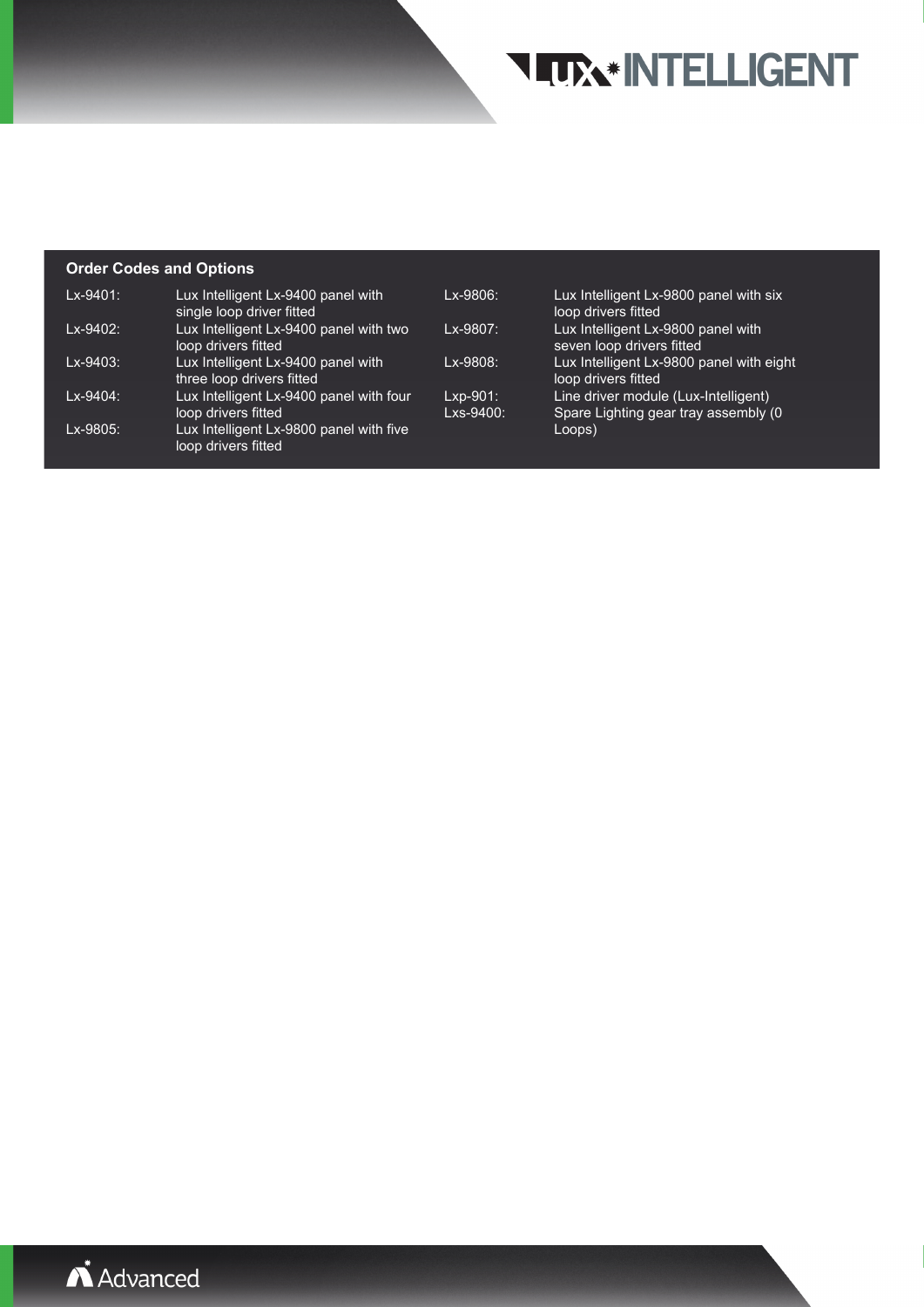## **LUX\* INTELLIGENT**

#### **Lux Intelligent Protocol**

To make a luminaire compatible with the Lux Intelligent system, they must have a Lux Intelligent Pulse Light Unit or PLU interfaced with them. The Pulse protocol used by Lux Intelligent brings major advantages and benefits to the control system architecture. All standard features and functions are maintained whilst offering the following enhanced operational and installation benefits by means of the PLU module installed within each emergency luminaire:



Monitors and displays an analogue reading of true light level for individual luminaires at the panel. Systematic cross check of charger and battery voltage and charger level measured by each PLU and displayed at the panel. Soft addressing from the control panel reduces installation times and eliminates problems with double addresses. Configuration of luminaire operating characteristics from the panel (i.e. number of cells, type of fitting - maintained/non maintained). Interference free, high accuracy, light level monitoring using the unique glass fibre to monitor the light at source..

The panel is modular in construction and fully expandable. A single loop driver can communicate with up to 249 addressable luminaires over a 2 core communications circuit. Each panel can control up to 4 loop drivers allowing up to 996 luminaires per panel. Further expansion is easily achieved by networking to other Lux Intelligent panels. Alternatively, a more cost effective solution is to use LAN devices to let the panel system on the installations local area network.

### **Lux Intelligent Software**

Lux Intelligent is supported by a raft of software tools, including:

#### **PC-Net-009 - Configuration Tool**

PC-NeT-009 is a multi-function LiTe system management package. As standard this package is made up of powerful suite of individual programs which allow a PC to connect either directly or via a number of interfaces, to a Lux Intelligent panel.

The configuration tool allows meaningful location text descriptions and appropriate test zones can be assigned to individual luminaries.

The configuration function also allows the test zone location text and any auto test scheduling to be easily defined and configured.

The Uplink/Downlink option allows the configuration to be loaded to, or downloaded from, the panel either via direct connection.

The Virtual Panel control and display function allows real time control and monitoring of any panel on the system.

#### **PC-NeT-008 - Lx Logger Tool**

PC-Net-008 logger tool is a sophisticated event-logging program for the LiTe systems. This package allows a remote PC to connect either directly or via other communication devices, to a number of individual panels and/or networked panels and, by following a pre-defined schedule, download their test results from their auto-test schedule.

The PC then stores the data for later analysis and the software can be configured to automatically print out a report in real-time.

This tool is also a stepping block to the Lux Intelligent App, which allows all downloaded information to be uploaded to the cloud making it a tremdously powerful for the maintenance and management of any emergency lighting installations.